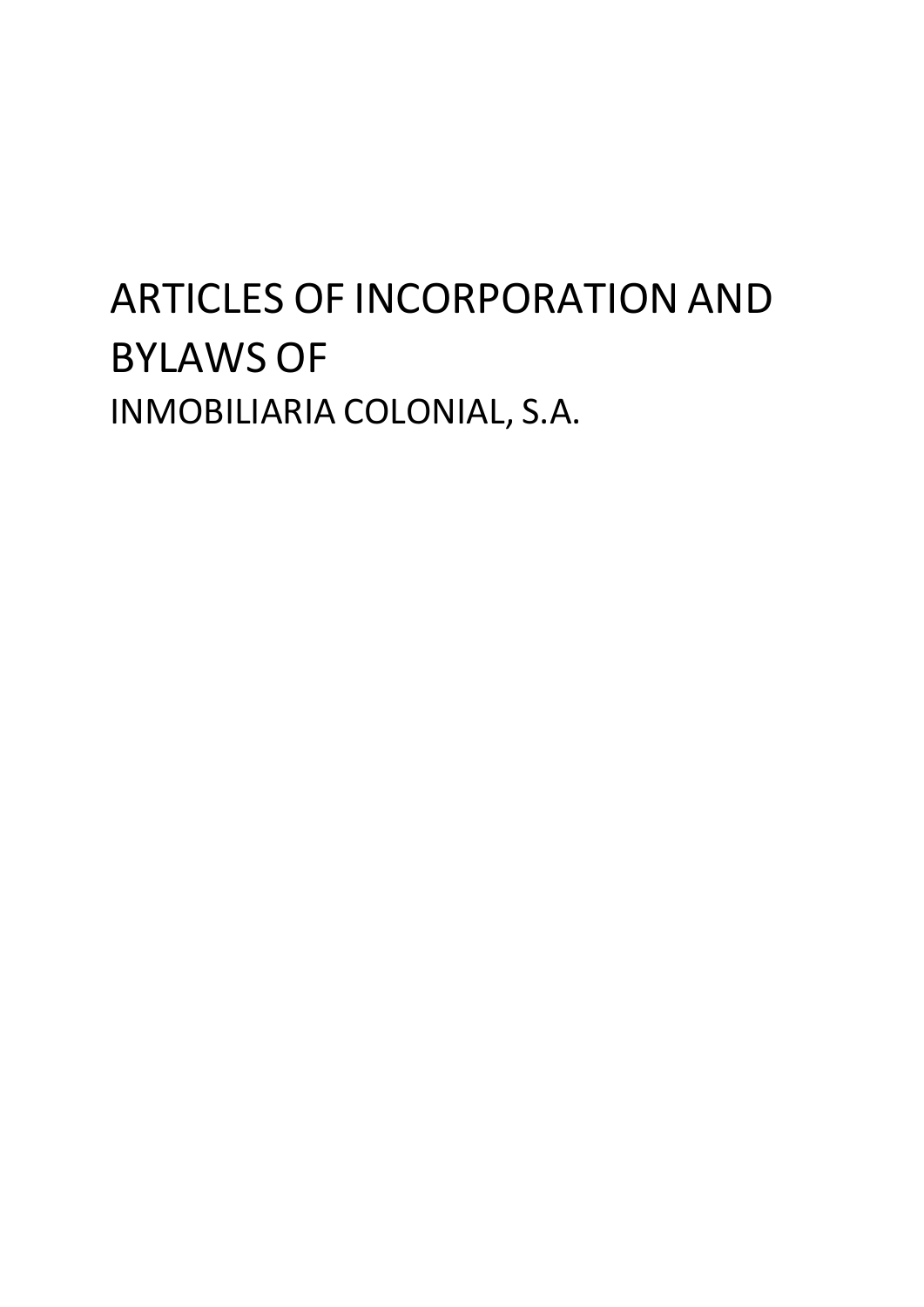### Colonial

### **TABLE OF CONTENTS**

| TITLE I. NAME, REGISTERED OFFICE, PURPOSE AND DURATION OF THE COMPANY4                                    |  |
|-----------------------------------------------------------------------------------------------------------|--|
|                                                                                                           |  |
|                                                                                                           |  |
|                                                                                                           |  |
|                                                                                                           |  |
|                                                                                                           |  |
|                                                                                                           |  |
|                                                                                                           |  |
|                                                                                                           |  |
|                                                                                                           |  |
|                                                                                                           |  |
|                                                                                                           |  |
|                                                                                                           |  |
|                                                                                                           |  |
|                                                                                                           |  |
|                                                                                                           |  |
|                                                                                                           |  |
|                                                                                                           |  |
|                                                                                                           |  |
|                                                                                                           |  |
|                                                                                                           |  |
|                                                                                                           |  |
|                                                                                                           |  |
|                                                                                                           |  |
|                                                                                                           |  |
|                                                                                                           |  |
|                                                                                                           |  |
|                                                                                                           |  |
|                                                                                                           |  |
|                                                                                                           |  |
|                                                                                                           |  |
| Article 29. Organization, structure, adopting resolutions, internal structure and delegating authority 12 |  |
|                                                                                                           |  |
|                                                                                                           |  |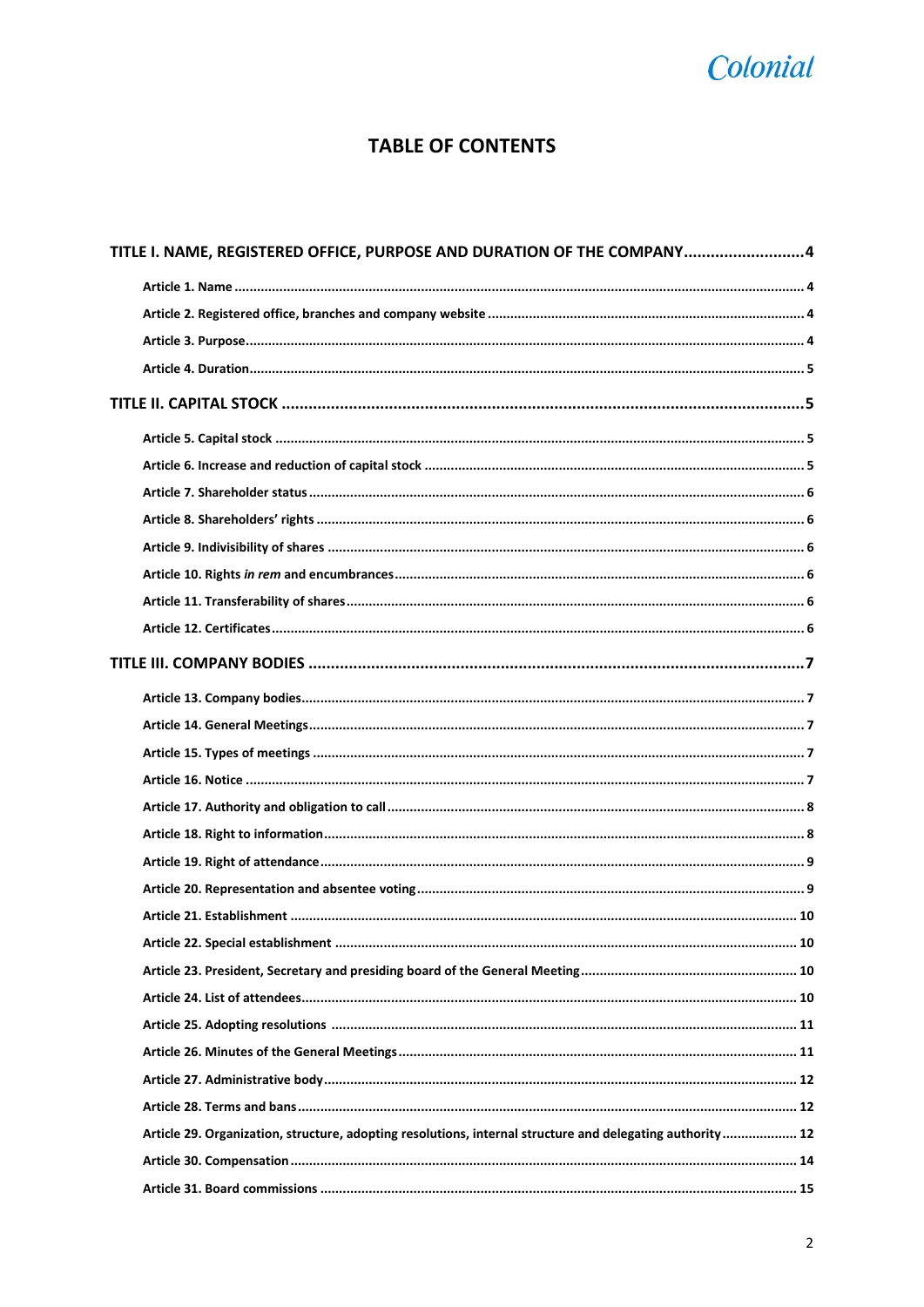## Colonial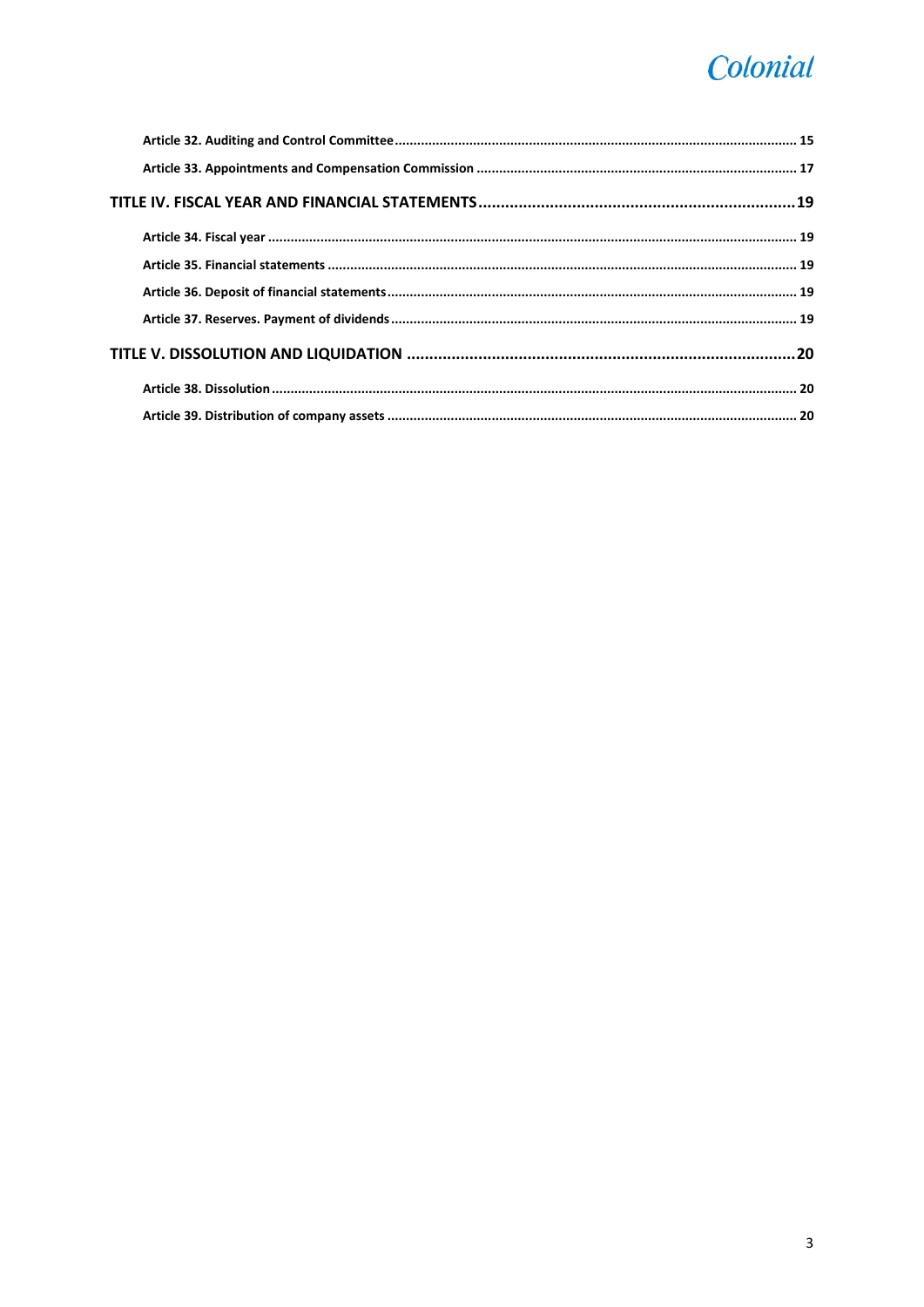#### **TITLE I. NAME, REGISTERED OFFICE, PURPOSE AND DURATION OF THE COMPANY**

#### <span id="page-3-1"></span><span id="page-3-0"></span>**Article 1. Name**

A Public Limited Company is established under the name "INMOBILIARIA COLONIAL, S.A." (hereafter the **"Company"** or **"Inmobiliaria Colonial"**) to be governed by these bylaws and, where not covered hereby, by the provisions of the revised text of the Spanish Corporate Enterprises Act, passed by Spanish Royal Legislative Decree 1/2010, dated July 2 (hereafter, **"Corporate Enterprises Act"**), and other applicable provisions.

#### <span id="page-3-2"></span>**Article 2. Registered office, branches and company website**

The Company is a Spanish company and has its registered office in Barcelona, at Avenida Diagonal, n° 532.

By decision of its Administrative Body, the Company may change its registered office within Spanish territory and may establish, suppress or transfer any delegations, branches, deposits and representations as are deemed opportune or necessary to best achieve the purpose of the Company, both in Spain and abroad.

The Company shall decide on a company website at the General Meeting which shall be on record at the Commercial Registry. The Board of Directors may agree to modify, move, or remove the Company's website.

#### <span id="page-3-3"></span>**Article 3. Purpose**

The purpose of the Company is:

- 1. To acquire, enjoy, manage, develop, lease, encumber and sell all sorts of real property, of its own or of third parties, and movable properties of its own, with the exception of the activities subject to Stock Market and Collective Investment Institutions laws.
- 2. The development and construction of its own or third-party homes and buildings of any nature, directly or under contract; the exploitation of these properties, where applicable, and any studies and projects relating thereto; the technical and commercial organization associated with these homes and buildings and the stockpiling and preparation of the construction materials for this purpose; any stage of the planning, development and subdivision of land of all sorts for subsequent exploitation, construction or sale; the awarding and contracting of all sorts of construction, studies and projects, both for the planning, development and subdivision of land, and for the construction of real estate; carrying out all sorts of studies, reports, appraisals, valuations and assessments; and, in general, providing consultations and advice in the areas of real estate, management, development and commercialization of real estate and technical assistance by contract to other public or private companies or entities.

All activities that by law are attributed exclusively to specific corporations shall be expressly excluded from the Company's activity.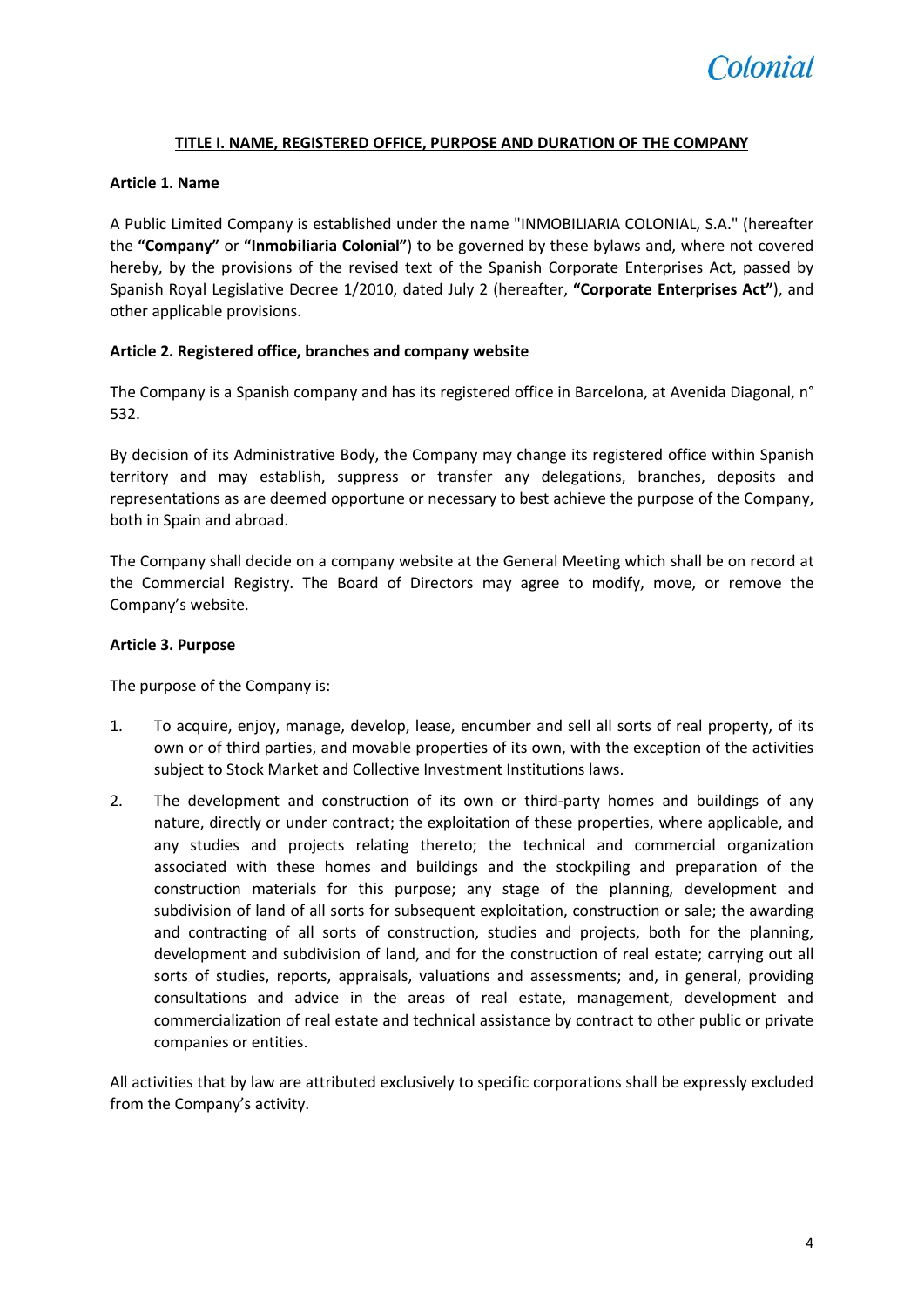

All activities included in the Purpose of the Company shall be performed in accordance with current law at all times with the express exclusion of those activities that are granted exclusively to individuals or legal entities other than this Company by current law.

The activities listed may also be carried out by the Company, totally or partially, through the indirect participation in other companies which have the same or similar purposes.

#### <span id="page-4-0"></span>**Article 4. Duration**

The duration of the Company is established for an indefinite term; notwithstanding the foregoing, at the General Meeting, it may, pursuant to legal requirements and/or those established in these bylaws, be agreed at any time to dissolve and liquidate the Company as well as any mergers with or demergers from other companies.

<span id="page-4-1"></span>The Company began its business activity on the date the foundation deed was executed.

#### **TITLE II. CAPITAL STOCK**

#### <span id="page-4-2"></span>**Article 5. Capital stock**

The capital stock is set at SEVEN HUNDRED AND NINETY SEVEN MILLION TWO HUNDRED AND FOURTEEN THOUSAND ONE HUNDRED AND SIXTY EUROS (797,214,160.00 euros), divided into 3,188,856,640 shares, represented by account entries of a par value of 0.25 EUROS each, which are fully subscribed and paid.

The accounting records of the stock shall be kept by Sociedad de Gestión de Sistemas de Registro, Compensación y Liquidación de Valores S.A. (lberclear) and the entities participating therein.

The Company shall be entitled to obtain, at any time from the entities keeping the accounting records for the account entries, data on the shareholders, including their addresses and the means of contact available.

The Company may further agree to issue non-voting stock in accordance with the terms and with the rights established in the Corporate Enterprises Act.

#### <span id="page-4-3"></span>**Article 6. Increase and reduction of capital stock**

The capital stock may be increased or reduced by agreement at the General Meeting. The General Meeting itself shall determine how to increase or reduce the capital stock as well as the terms and the deadlines for the relevant disbursements or reimbursements to be made. The rules concerning how shareholders can exercise their preferred subscription right shall also be established, where applicable, at the General Meeting.

At the General Meeting, pursuant to legal limitations, the Board of Directors may be granted (i) the authority to accord the increase in capital stock, on one or more occasions, to an amount determined at the time and in the amount decided, without first consulting the shareholders; and (ii) the authority to establish the date on which the already-adopted agreement to increase capital stock is to be conducted in the agreed amount and to establish the relevant conditions, in all matters not covered by agreement at the General Meeting. The Board of Directors may also be granted the authority to exclude preferred subscription rights in accordance with the law.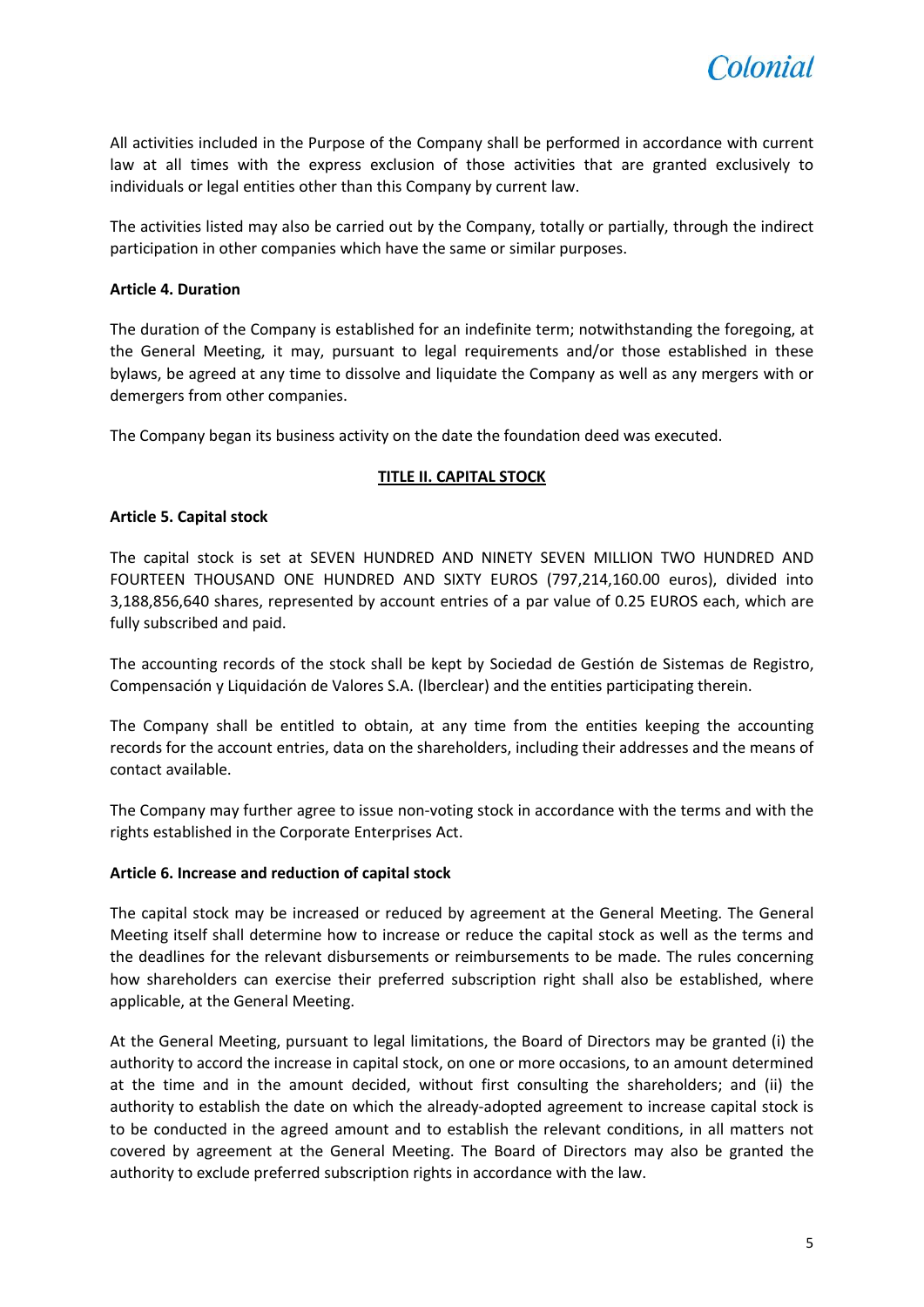

#### <span id="page-5-0"></span>**Article 7. Shareholder status**

In case of litigation with respect to the ownership of a share, the Company shall recognize as owner whomever is registered as such in the entries of the accounting records, pursuant to the laws governing the matter of account entries and stock markets, and provided the courts do not determine and rule otherwise.

#### <span id="page-5-1"></span>**Article 8. Shareholders' rights**

A share provides its legitimate owner the status of shareholder and requires that said owner fully and completely observe the provisions of these bylaws and the resolutions validly adopted by the governing bodies of the Company. Ownership of a share authorizes shareholders to exercise the rights inherent as such, pursuant to these bylaws and Spanish law.

#### <span id="page-5-2"></span>**Article 9. Indivisibility of shares**

Shares are indivisible. In case of joint ownership, the accounting record shall state the name of all coowners, who shall be jointly responsible to the Company for any obligations derived from their status as shareholders, and who must designate a single person to exercise, in their name, the rights inherent to their status as shareholders. The same rule shall apply to other cases of joint ownership of stock options.

#### <span id="page-5-3"></span>**Article 10. Rights** *in rem* **and encumbrances**

Rights *in rem* or other types of encumbrance on the shares must be registered in the relevant account. The encumbrance shall be enforceable upon third parties as of the respective registry thereof.

#### <span id="page-5-4"></span>**Article 11. Transferability of shares**

The transfer of shares shall take place by accounting transfer and shall be enforceable upon third parties as of the respective registration.

Third parties who acquire shares for valuable consideration from a person who, according to the accounting record entries, is legitimately entitled to transmit them, shall not be subject to claims, unless at the time the shares were acquired the previously mentioned third party acted in bad faith or with gross negligence.

#### <span id="page-5-5"></span>**Article 12. Certificates**

When deemed necessary, a shareholder's legal status to transfer and exercise his/her rights as such may be proven by presenting certificates that demonstrate the owner's identity and, where applicable, the rights *in rem* or encumbrance, the identity of the issuer and of the issue, the class, the par value and number of shares included as well as the respective registry or numerical reference or references and their date of issue. The purpose of the certificate and its effective term shall also be specified.

Certificates shall only be issued at the request of the shareholder and in accordance with the entries of the accounting registry managed by Sociedad de Gestión de Sistemas de Registro, Compensación y Liquidación de Valores S.A. (lberclear) or its participating entities.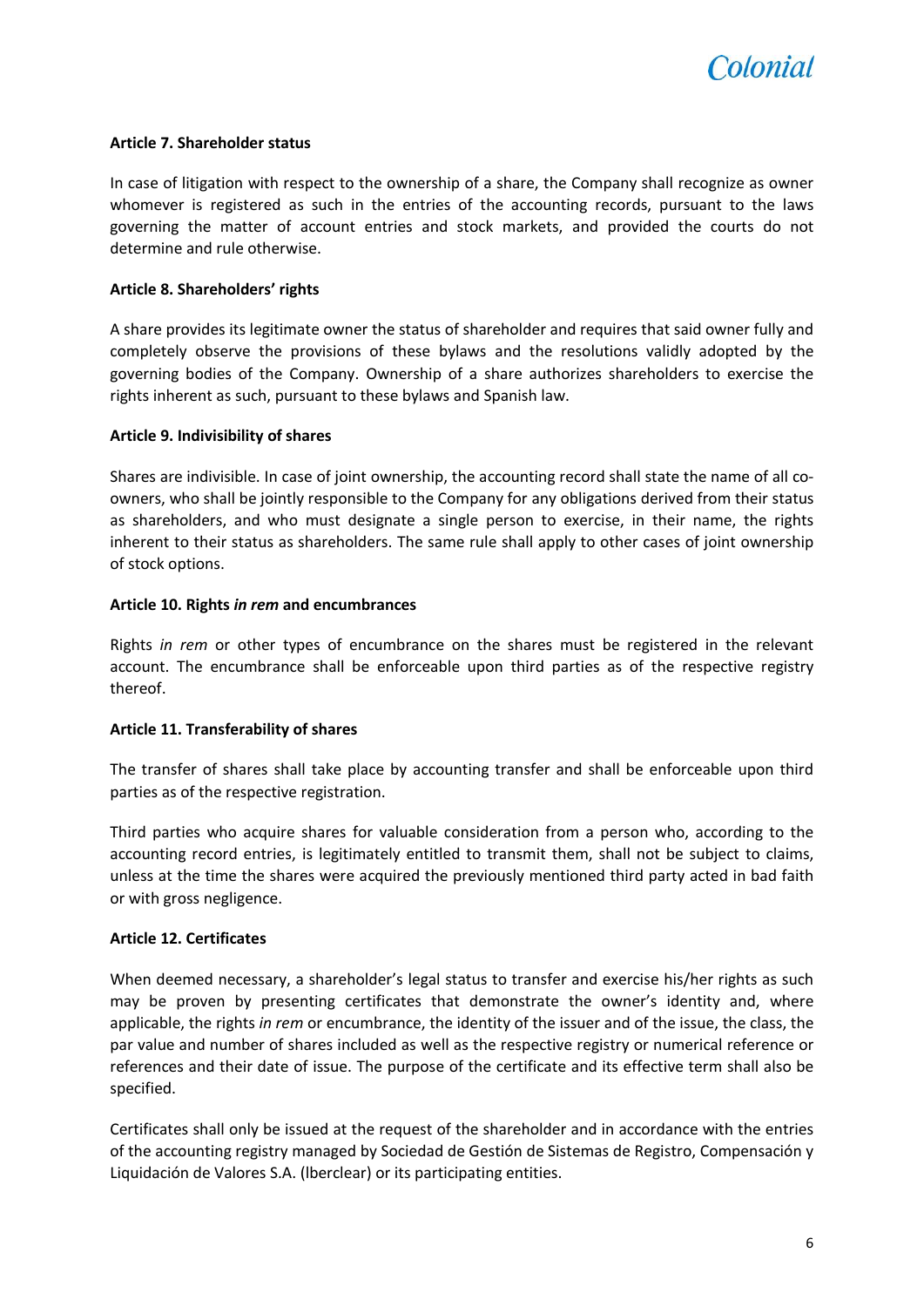### *colonial*

#### **TITLE III. COMPANY BODIES**

#### <span id="page-6-1"></span><span id="page-6-0"></span>**Article 13. Company Bodies**

The bodies governing the Company are the shareholders and the Board of Directors.

#### **A) GENERAL MEETING**

#### <span id="page-6-2"></span>**Article 14. General Meetings**

The shareholders, assembled at a duly-convened General Meeting, shall decide by majority, pursuant to Article 25 hereof, on the matters that are within the powers of the shareholders. All shareholders, including dissidents and those not attending the meeting, shall be bound by the agreements reached at the General Meeting. This shall not apply to the rights of separation and appeal as established by law.

All General Meetings shall be held in a Spanish city as agreed upon by the administrative body.

#### <span id="page-6-3"></span>**Article 15. Types of meetings**

The administrators may call either Annual or Special General Meetings. Annual meetings must be held within the first six months of each fiscal year to, where applicable, vote on company performance, the accounts for the previous fiscal year and the application of the results. A Special General Meeting is any other not deemed an annual meeting.

#### <span id="page-6-4"></span>**Article 16. Notice**

All General Meetings must be called by a notice published in the Official Gazette of the Commercial Registry or in one of Spain's major newspapers, on the Company's website and on the website of the National Stock Exchange Commission, and in any other medium as required under applicable regulations, at least one (1) month prior to the date set for the General Meeting to be held.

Notwithstanding the foregoing, Special General Meetings may be called no more than fifteen (15) days in advance. This shortened notification period shall require an express resolution adopted at an Annual General Meeting by, at least, two thirds of the subscribed capital stock entitled to vote, and which cannot be called beyond the date set for holding the next Annual General Meeting.

The notice shall state the name of the Company, the date and time of the meeting on first call, the office of the person or persons making the call and the agenda, which shall include the matters to be addressed, and any other mentions and information legally required for publically traded companies. The notice may also indicate the date of the second call, where applicable. At least twenty-four (24) hours must pass between the first and the second call. In any case, mention shall be made to the right of all shareholders to obtain from the Company, immediately and free of charge, any documents to be submitted for approval and, where applicable, the performance report and auditors report.

Shareholders representing at least three percent (3%) of the capital stock may request the publication of a supplement to the call to an Annual General Meeting that includes one or more items on the agenda, provided the new items are accompanied by a justification or, where applicable, a justified resolution proposal. The exercise of this right, which may by no means be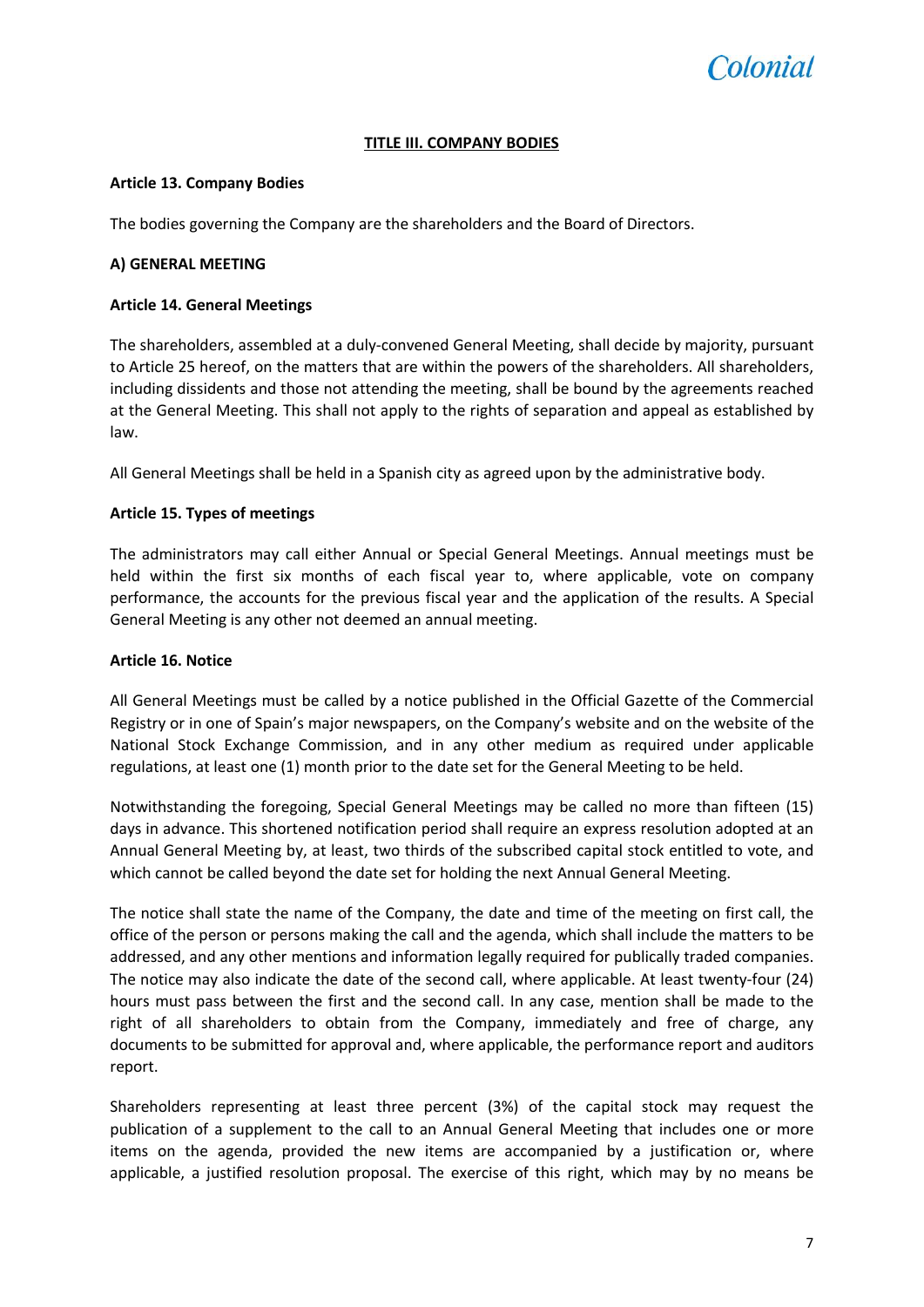

exercised with respect to a Special General Meeting, must be made by certified notice, to be received at the company headquarters, within five (5) days of the publication of the call. The supplement to the call must be published at least fifteen days prior to the date established for the General Meeting.

Furthermore, shareholders representing at least three percent (3%) of the capital stock may, within five (5) days of the publication of the call, present reasoned resolution proposals on matters already included or to be included in the agenda of the Annual or Special General Meeting. As these proposals are received, the Company shall ensure that the proposals and any accompanying documentation, if any, are disseminated among the other shareholders by publishing them uninterruptedly on the Company's website for the term established by current regulations.

#### <span id="page-7-0"></span>**Article 17. Authority and obligation to call**

The administrators shall call a General Meeting whenever it is deemed necessary or opportune to the interests of the Company and when so required by law. A General Meeting must also be called when requested by shareholders representing three percent (3%) of the capital stock, stating in their request the matters to be addressed thereat. In such case, a General Meeting must be called within the term and according to the requirements established to this effect according to law. The administrators shall prepare the agenda for the meeting, which shall include the matters that were set forth in the request for a meeting.

#### <span id="page-7-1"></span>**Article 18. Right to information**

Shareholders may request of the administrators, pursuant to the Regulations of the Company's General Meeting, up to five (5) days prior to the General Meeting, any information or clarifications deemed necessary regarding the items on the agenda, or present any questions they deem relevant in writing. The shareholders may also ask the administrators, in writing and within the same time period, for the clarifications they deem necessary regarding the information available to the public that the Company has provided to the National Stock Exchange Commission since the last General Meeting and regarding the auditors report. The administrators shall provide the information in writing up to the date on which the General Meeting is held.

Verbal requests for information or clarification, with respect to the matters indicated in the preceding paragraph, presented by the shareholders to the President during a General Meeting, or in writing in the five (5) days prior to the General Meeting, shall also be provided verbally during the General Meeting by any of the administrators in attendance, as chosen by the President. Should it not be possible to satisfy the shareholder's right at that time, any pending information shall be furnished in writing within seven (7) days of the conclusion of the General Meeting.

The administrators are required to provide the information referenced in the preceding paragraphs, except in cases in which such information is not necessary for the protection of the rights of the shareholder, when there are objective reasons which indicate that the information could be used for purposes outside of the company, or when disclosure of the information could be damaging to the Company or its associated companies. Violation of the right to information during a General Meeting shall not be considered grounds to contest the General Meeting.

Nevertheless, the requested information cannot be denied when the request is backed by shareholders representing at least twenty-five percent (25%) of the capital stock. The shareholder shall be liable for any damages caused by abusive or damaging use of the requested information.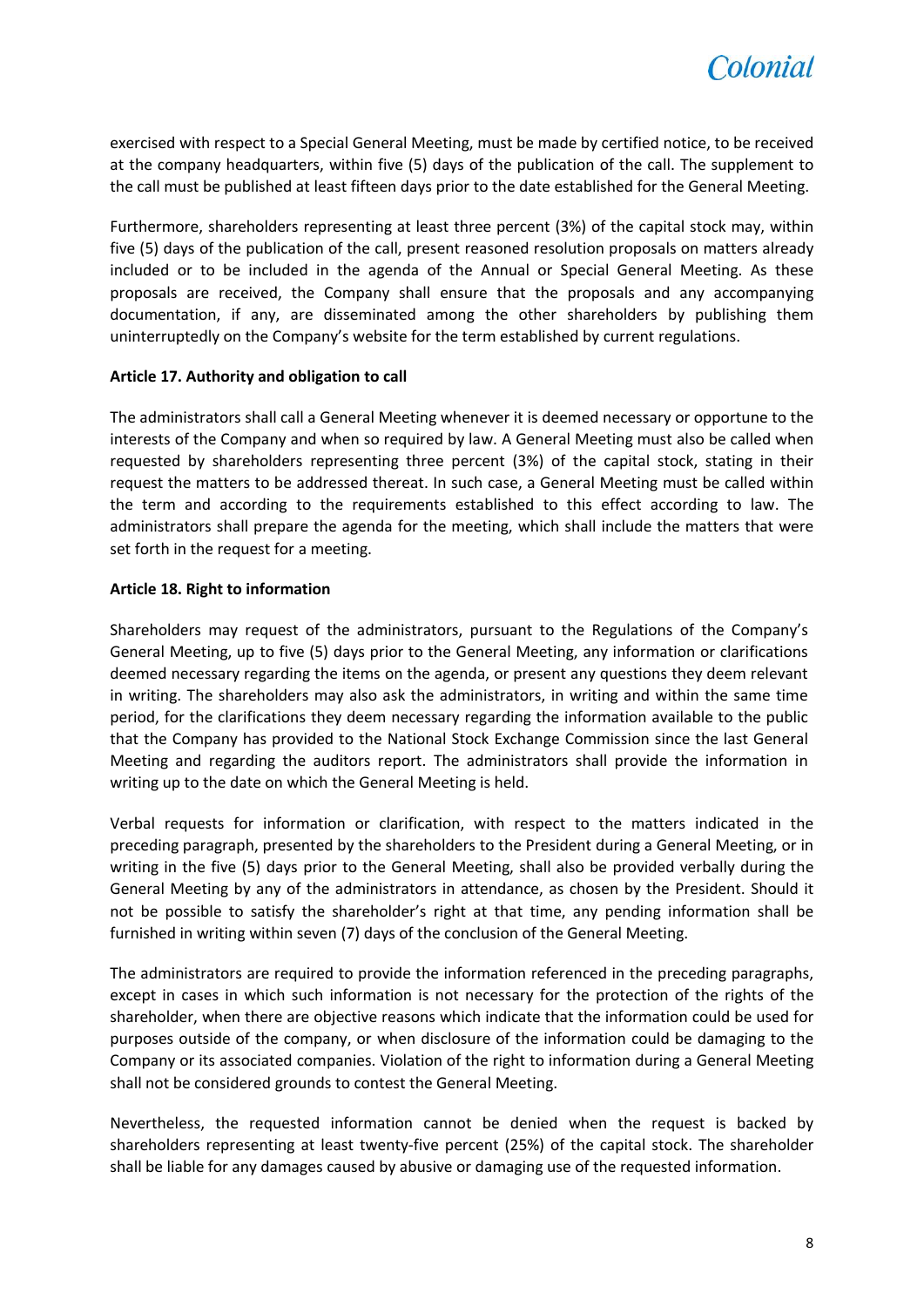

From the publication of the notice of the call for a General Meeting and until said General Meeting is held, the Company must publish, uninterruptedly on the Company's website, all the information legally required and such other as the Board of Directors deems opportune.

Shareholders' right to information may be serviced on the Company's website and the documents and information required by law, these bylaws and the Company's other internal regulations shall be published, along with any information deemed opportune to be made available to the shareholders and investors by these means.

Valid requests for information, clarification or questions made in writing, and the replies thereto made in writing by the administrators, shall be included on the Company's website. However, when, prior to raising a specific question, the requested information is clearly, expressly and directly available to all shareholders on the Company's website in a question-answer format, the administrators may limit their reply to the information provided on the Company's website.

#### <span id="page-8-0"></span>**Article 19. Right of attendance**

Shareholders may attend and vote at General Meetings, directly or duly represented, when they themselves or as a group hold at least five hundred (500) shares, which must be registered in the record of account entries five (5) days prior to the date the Meeting is scheduled. These shareholders must present, either at the company headquarters or before the entities indicated in the notice, either their certificate of legitimate status or the attendance card issued by the Company or those entities in charge of keeping the record of account entries, or by any other means permitted by law.

The members of the Board of Directors must attend the General Meetings. Their attendance shall nonetheless not be required for a General Meeting to be validly convened.

General Meetings may also be attended by managers, technicians and other persons who, in the opinion of the Board of Directors, are interested in the proper performance of company matters and whose participation at the General Meeting could potentially be useful to the Company. At the General Meeting, the President may authorize the attendance of any person deemed opportune, though the shareholders may revoke this decision.

#### <span id="page-8-1"></span>**Article 20. Representation and absentee voting**

All shareholders entitled to attend may be represented at a General Meeting by anyone. Representation must be granted in writing and specifically for each General Meeting, pursuant to the terms and scope of the Corporate Enterprises Act.

Representation may be revoked at any time. The attendance by the principal at a General Meeting shall be tantamount to revocation of the representation.

With respect to cases of a public request for representation and, specifically, to a possible conflict of interest of the representative, the provisions of the law shall apply.

Shareholders may exercise or delegate their absentee vote, pursuant to the Regulations of the General Meeting, provided the identity of the shareholder and, where applicable, the safety of the electronic communications is duly guaranteed, in compliance with applicable law.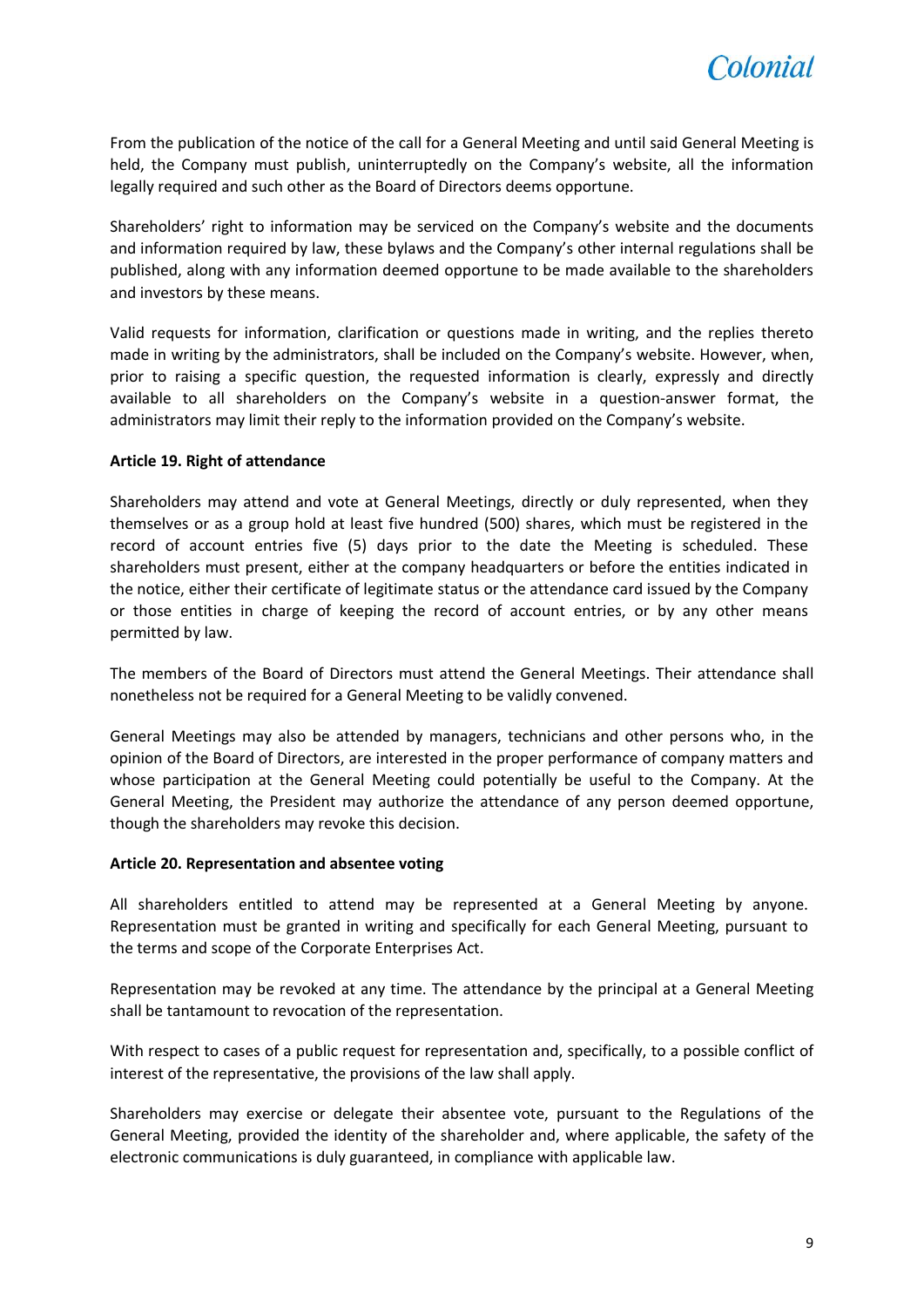Shareholders casting an absentee vote by must be considered in attendance for the purposes of the incorporation of the General Meeting.

Once the notice of the call for a General Meeting is published and until the General Meeting is held, the Company shall publish uninterruptedly on the Company's website information regarding how to cast an absentee vote, including electronic means, so that the shareholders may use this information to exercise their representation, voting and, where applicable, attendance rights.

#### <span id="page-9-0"></span>**Article 21. Establishment**

A General Meeting, whether Annual or Special, shall be validly incorporated, on first call, when attended by shareholders, in person or by proxy, accounting for at least twenty-five percent (25%) of the subscribed capital stock with voting rights. On second call, a General Meeting shall be validly established regardless of the capital stock in attendance.

#### <span id="page-9-1"></span>**Article 22. Special establishment**

Notwithstanding the provisions of the preceding Article, for it to be possible at a General Meeting to validly agree upon increasing or reducing the capital stock or any other modification of the bylaws, issuing bonds that can be converted into shares or those bonds which allow the holder to receive a share of the Company's profits, suppressing or limiting the preferred acquisition rights of new shares, in addition to the transformation, merger, demerger or overall assignment of the assets and liabilities, the transfer of the registered office abroad or any other matter determined by law, said General Meeting must be attended, on first call, by shareholders, directly or by proxy, accounting for at least fifty percent (50%) of the subscribed capital stock with voting rights. On second call, the attendance of twenty-five percent (25%) of the capital stock shall suffice.

#### <span id="page-9-2"></span>**Article 23. President, Secretary and presiding board of the General Meeting**

The President of the Board of Directors shall serve as President of the presiding board, or failing which, the most senior Vice President among those appointed; and, as Secretary, either the Secretary or Assistant Secretary of the Board of Directors. In the absence of those mentioned above, the President and Secretary of the presiding board shall be designated by the shareholders in attendance at the General Meeting.

Together with the President and the Secretary, the General Board shall consist of the remaining members of the Board of Directors in attendance thereat.

#### <span id="page-9-3"></span>**Article 24. List of attendees**

Before turning to the Agenda, a list of those in attendance shall be made, stating the capacity or representation of each, and the number of shares they own or represent.

At the end of the list, the number of shareholders present or represented shall be determined, as well as the amount of capital stock they represent, specifying to the number of shareholders with voting rights.

The list of attendees shall be included at the beginning of the minutes or shall be attached thereto by appendix signed by the Secretary, with the approval of the President. When the minutes are notarized, the list of attendees need only to be attached to said minutes.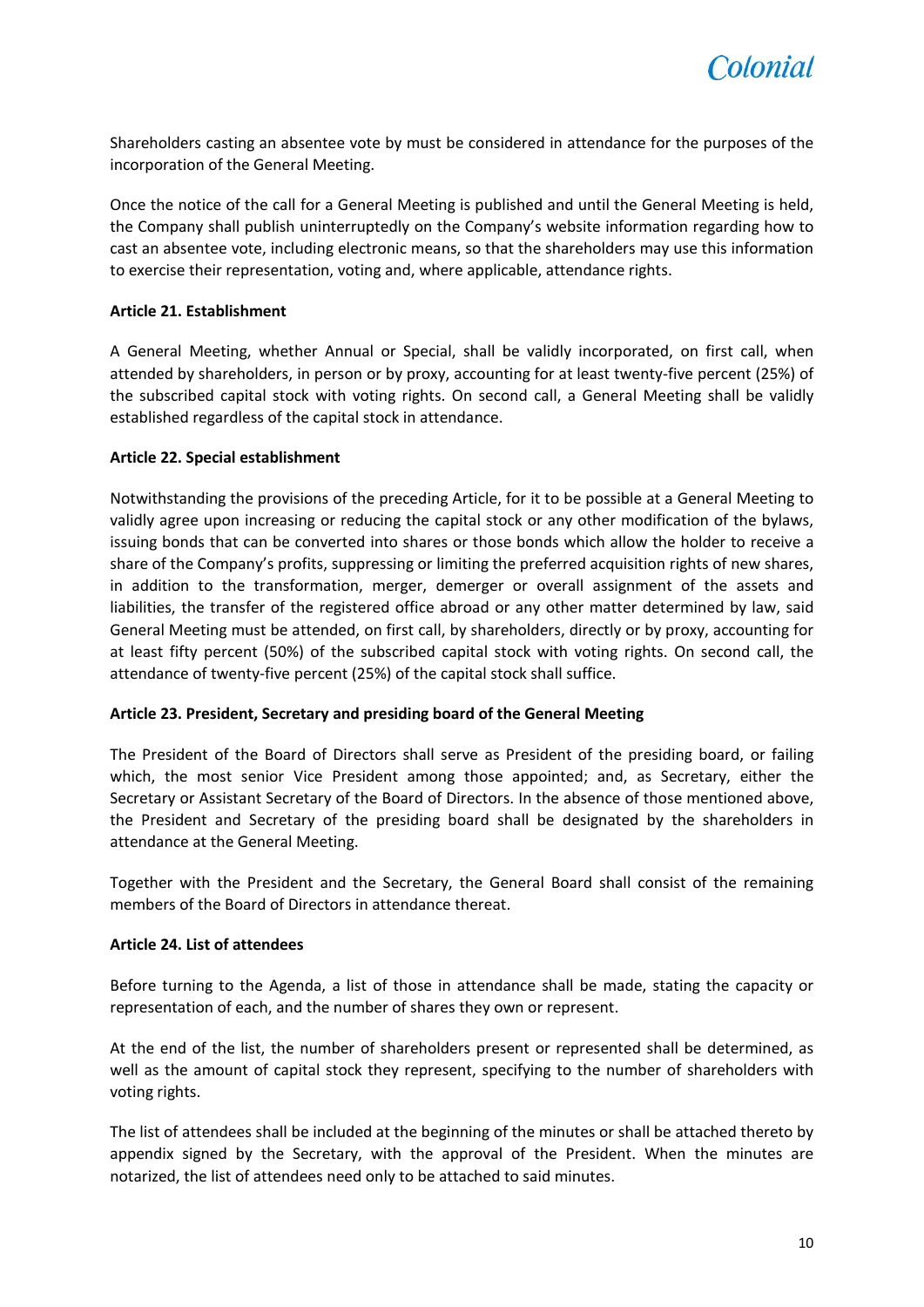The list of attendees may also be included in a manual or computer file.

#### <span id="page-10-0"></span>**Article 25. Adopting resolutions**

At a General Meeting, a separate vote shall be cast for matters that are substantially independent. Although included in the same item of the agenda, separate votes shall be cast for (i) the appointment, ratification, reelection or removal of each Director; (ii) the amendment of the bylaws, of each article or group of articles that are self-regulated; and (iii) the matters pursuant to the bylaws.

The resolutions reached by the Board shall be adopted by a majority of the votes of the shareholders present or represented thereat, with an resolution being deemed adopted when more votes are obtained in its favor than against it from among the capital stock present or represented. Pursuant to Article 22 of these bylaws, if the capital stock present or represented is in excess of fifty percent (50%), the resolution may be adopted by an absolute majority. However, the favorable vote of two thirds of the capital present or represented on the vote shall be required when, on second call, shareholders representing twenty-five percent (25%) or more of the subscribed capital stock with voting rights are in attendance but without reaching fifty percent (50%).

Each share carries one (1) vote.

For each resolution, the number of shares with respect to the number of valid votes cast will be determined, as well as the proportion of capital stock represented by such votes, the aggregate number of valid votes, the number of votes in favor and against each resolution and, applicable necessary, the number of abstentions.

The resolutions passed and the outcome of the votes shall be published in their entirety on the Company's website within five (5) days of the conclusion of the General Meeting.

#### <span id="page-10-1"></span>**Article 26. Minutes of the General Meetings**

The minutes of the General Meetings shall be drafted by the Secretary and contain all of the resolutions passed and the requirements and circumstances that must be met pursuant to current regulations. The minutes of the General Meetings must be approved at the General Meeting itself at its end or, failing which, within a period of fifteen (15) days by the President and two (2) comptrollers, one on behalf of the majority and the other on behalf of the minority.

The minutes passed by either of these two means shall be executable as of the date they were passed. The certifications of the minutes shall be issued and the resolutions shall be notarized by those with legitimate power to do so, as determined by these bylaws and the Commercial Registry Regulations.

The administrators may require the presence of a Notary Public to notarize the minutes of a General Meeting and shall be required to do so if, five (5) days prior to the General Meeting, his/her presence were so requested by shareholders representing at least one percent (1%) of the capital stock. The notary certificate, which shall serve as the minutes of the Meeting, shall not require approval or the signature of the President or Secretary of the General Meeting, and must be transcribed into the Company's Minutes Ledger. Resolutions included therein may be executed from the date they are passed.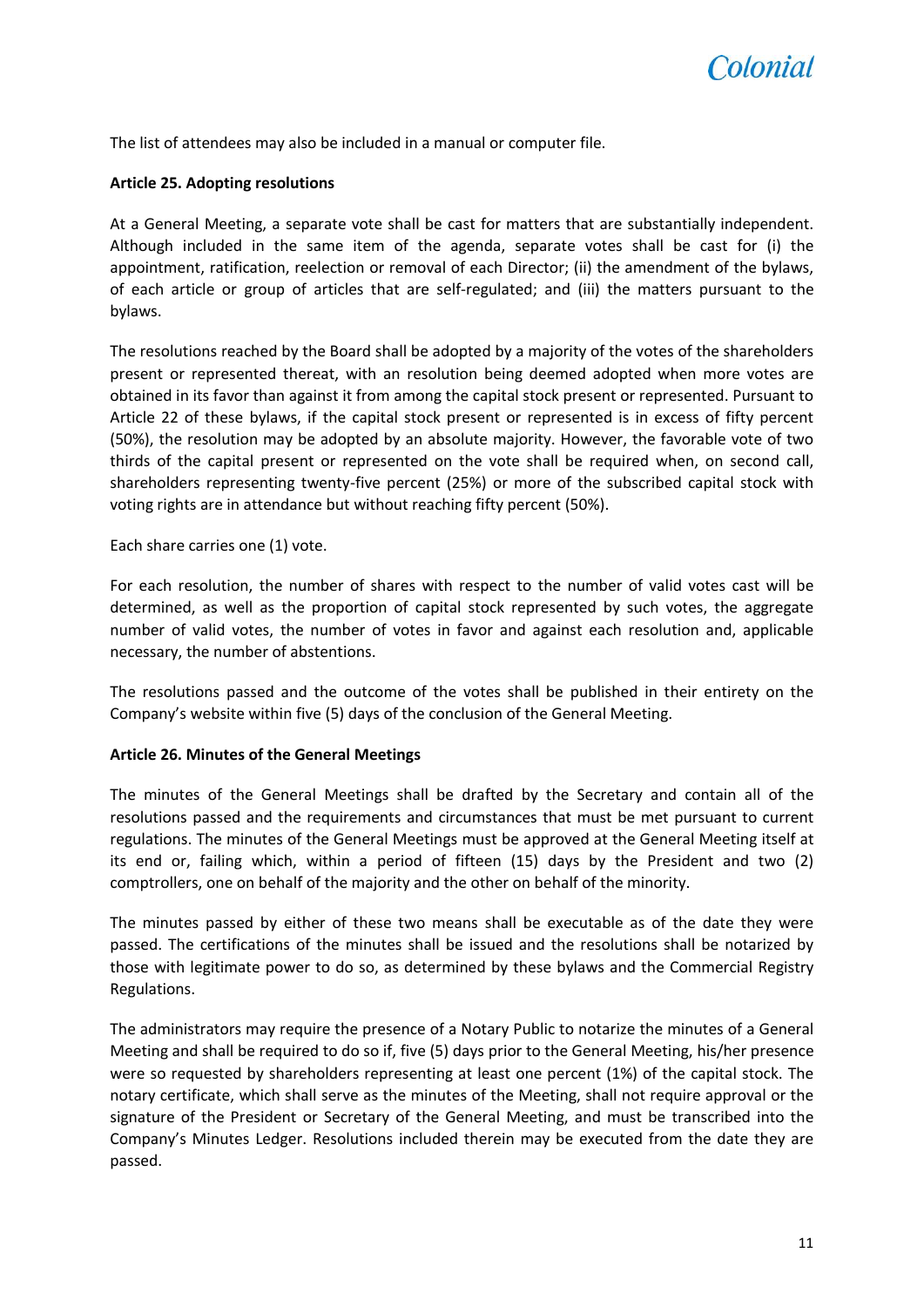

#### **B) ADMINISTRATION**

#### <span id="page-11-0"></span>**Article 27. Administrative body**

The management, administration and representation of the Company in and out of trial shall be the responsibility of the Board of Directors, acting jointly, focusing their activity mainly on the supervision and control of the Company, and the consideration of all matters that are particularly transcendent for the Company.

The enforcement of resolutions shall be the responsibility of the members of the Board of Directors designated thereby, including the Secretary and the Assistant Secretary of the Board; or the attorney-in-fact with the authority to enforce company resolutions.

The Board of Directors is vested with the broadest powers for all matters pertaining to the administration, representation and management of the Company, and the administration and disposition of its equity, and it is provided with all the authority not attributed by law or these General Meeting bylaws.

#### <span id="page-11-1"></span>**Article 28. Terms and bans**

The members of the Board of Directors shall be appointed at the General Meeting for a term of four (4) years, and may be reelected to office, one or more times, for the same terms. To be appointed to the office of Director it is not necessary to be a shareholder.

Non-emancipated minors, those who are legally unqualified, those disqualified under the Bankruptcy Act while their term of disqualification established in the bankruptcy judgment is still in effect, and those sentenced for crimes against freedom, patrimony or against the socioeconomic order, collective security, the Justice Administration or for any other type of dishonest crime, and those whose office precludes them from engaging in trade, cannot serve as administrators.

Public Administration employees whose duties relate to corporate activities, judges or other persons subject to legal incompatibilities are also not eligible to be administrators.

#### <span id="page-11-2"></span>**Article 29. Organization, structure, adopting resolutions, internal structure and delegating authority**

1. The Board of Directors shall consist of at least five (5) members and at most fifteen (15) members. The Directors shall be classified as either executive Directors or non-executive Directors. In the latter category, the Directors may be classified as either proprietary, independent or other external Directors. Such terms shall have the meaning attributed to them pursuant to current legislation and as specified by the Regulations of the Board of Directors.

The Directors may be individuals or legal entities. Should a legal entity be appointed as a member of the Board of Directors, the entity must appoint a single individual to permanently exercise the functions inherent to the office. Such person may be replaced by another, but this replacement must be informed in writing to the Board of Directors of the Company with sufficient time in advance of the date when said replacement becomes effective and shall be subject to the same approval as the initial appointment.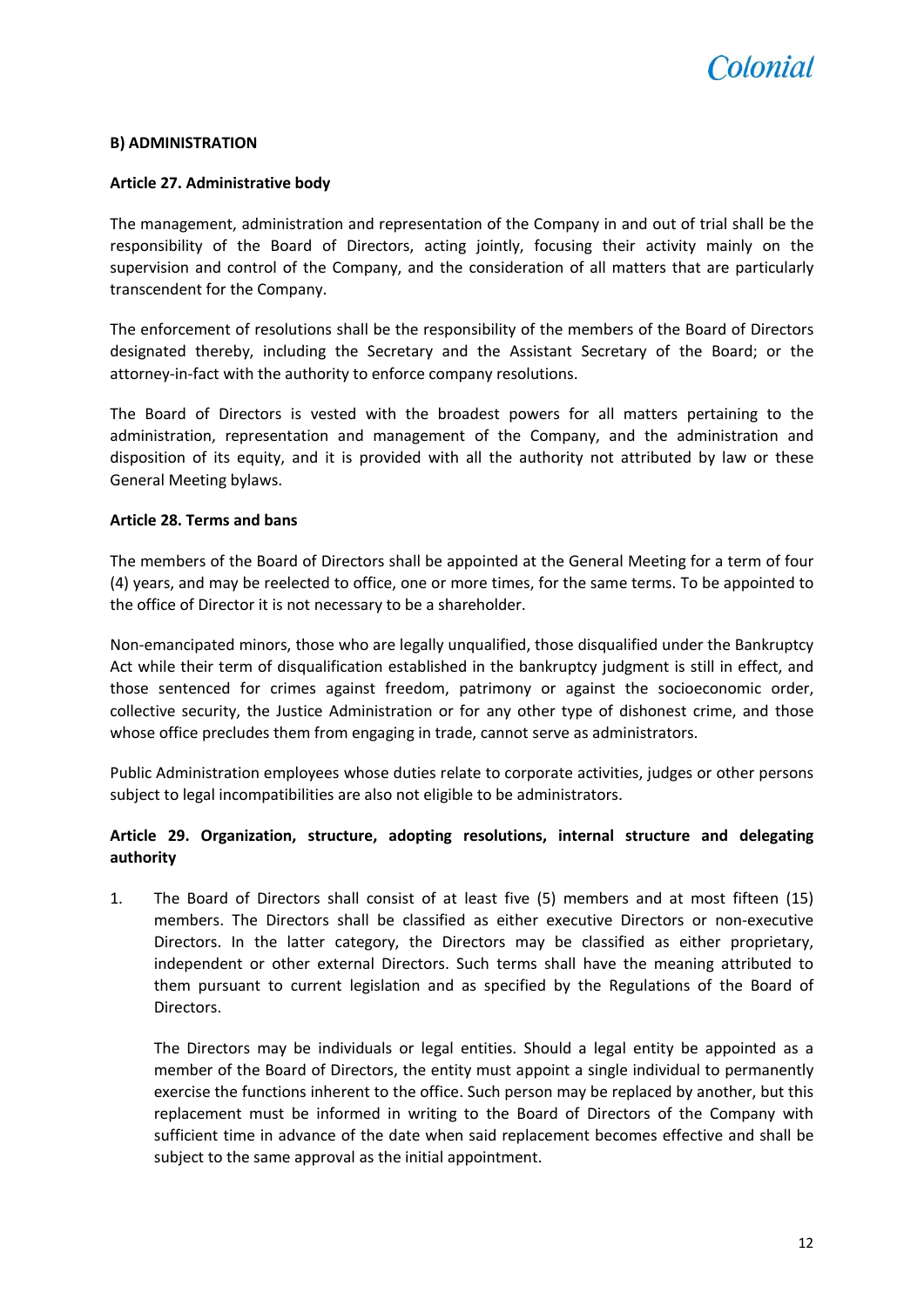

Should any vacancies open during the term for which they were appointed, the Board may designate the persons to occupy them until the first General Meeting, unless this General Meeting has already been called, in which case the Board of Directors may designate a single Director until the following General Meeting is held.

The Board of Directors, upon receipt of a report by the Commission of Appointments and Compensation, shall appoint from among its own members a President and, where applicable, one or several Vice Presidents, who shall be subject to reelection and revocation at the Board's request.

The Board shall appoint, upon receipt of a report by the Commission of Appointments and Compensation, a Secretary and, where applicable, an Assistant Secretary. The Secretary and the Assistant Secretary may or may not be Directors. If they are not Directors, they shall be entitled to be heard but not to vote. The same procedure shall be followed to accord the removal of the Secretary and, where applicable, the Assistant Secretary. The Assistant Secretary may attend the meetings of the Board of Directors in the absence of the Secretary or when so requested by the President of the Board of Directors.

When so decided by the Board itself and when the President is also the Chief Executive Officer, the Board of Directors shall appoint, with the executive Directors abstaining, a coordinating Director from among the independent Directors, who shall be specially authorized to call the Board of Directors or to include new items on the agenda of a previously called Board meeting, as well as coordinate and assemble the non-executive Directors and, where applicable, lead periodic evaluations of the President of the Board of Directors.

The Board shall meet at least once per quarter and whenever convened by the President or whomever is acting in his/her stead. The President shall be required to call a meeting of the Board of Directors when requested by at least one third of the Board members. In this case, should the President, without just cause, fail to call a meeting within a period of one (1) month, the Board may be called by the administrators requesting the meeting, specifying the agenda, to be held in the city where the company is seated. The coordinating Director shall further be specifically authorized to convene a meeting of the Board of Directors.

- 2. The Directors are required to personally attend the meetings of the Board of Directors. A Board meeting shall be validly established when attended, in person or by proxy through another Director, by a majority of its members. Representation must be granted in writing and specifically for each meeting, and solely in favor of another Board member. Non-executive Directors may nonetheless grant their representation to another non-executive Director.
- 3. Resolutions shall be adopted by an absolute majority of those in attendance at the meeting. In case of a tie, the vote of the President shall be decisive.
- 4. The Director shall refrain from participating in the deliberation and voting on resolutions or decisions in which he/she or a related person has a direct or indirect conflict of interest. The votes of the Directors affected by such a conflict of interest and that must abstain shall be deducted for the purposes of calculating the necessary majority of votes. Excluded from the foregoing obligation to abstain are resolutions or decisions that affect their status as administrator, such as their appointment for or removal from offices in the administrative body or other similar decisions.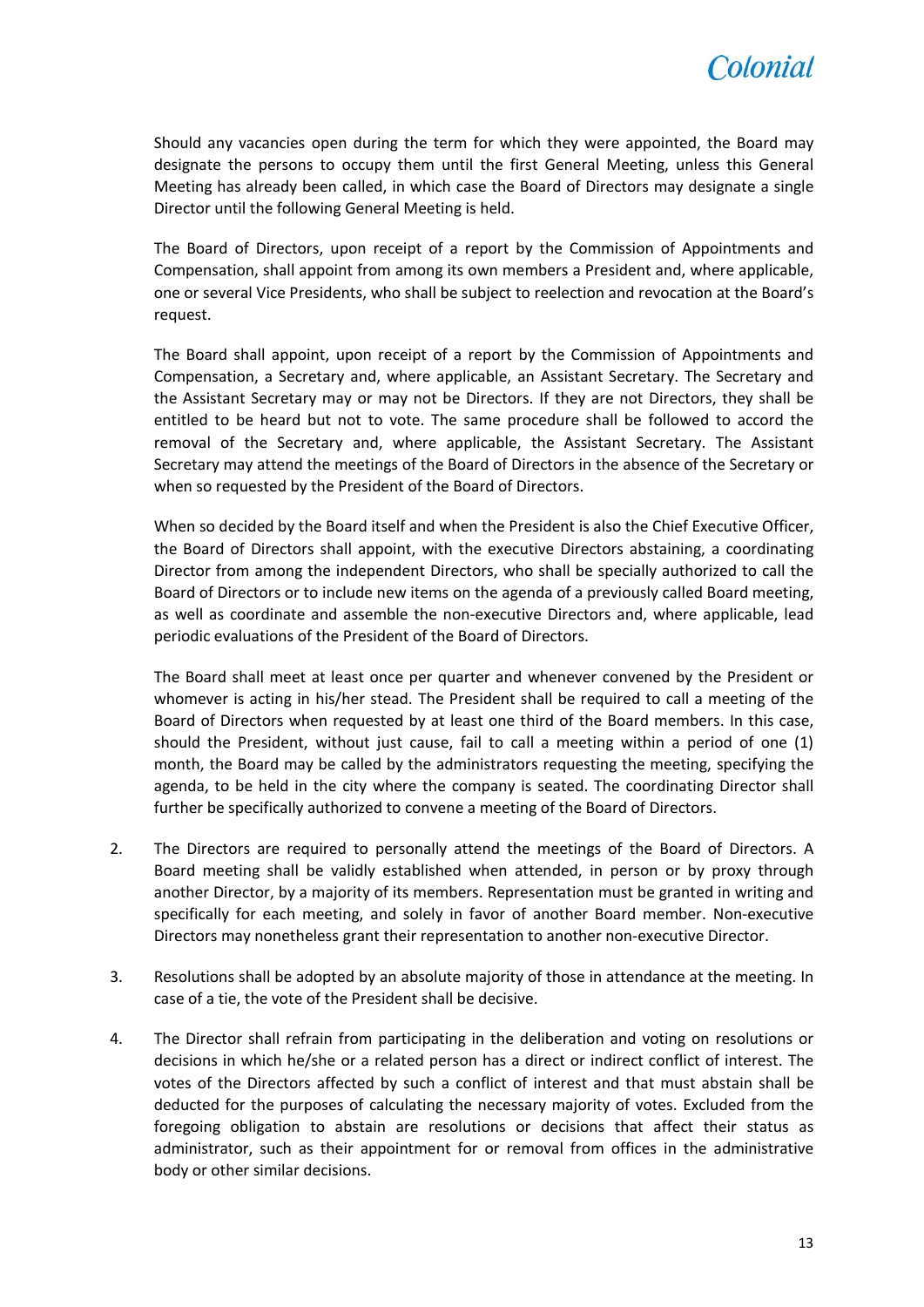

Written votes and voting without holding a session shall be valid if not opposed by any of the Directors. Discussions and resolutions passed by the Board shall be kept in a Minutes Ledger, which must be signed by the President and the Secretary.

5. Notwithstanding the powers that may be granted to anyone, the Board may permanently delegate some or all of its powers, other than the legal exceptions, to an executive commission and to one or several Managing Directors, establishing the content, limits and types of powers delegated. Permanently delegating one or more of the functions of the Board of Directors to an executive commission or one or several Managing Directors and designating the administrators who will hold such offices shall require the favorable vote of two thirds of the members of the Board of Directors in order to be valid and shall have no effect until registered in the Commercial Registry.

#### <span id="page-13-0"></span>**Article 30. Compensation**

- 1. The office of Director shall be remunerated.
- 2. The Company's compensation system shall consist of the following items:
	- (i) fixed monthly compensation, determined by membership on the Board and its commissions;
	- (ii) allowances for attending Board of Directors meetings and its commissions; and
	- (iii) compensation for the Directors based on the listing value of the shares or that includes receiving shares or stock options. This type of compensation must be agreed upon at the General Meeting, at which point the maximum number of shares that may be assigned per fiscal year will be determined, as will the exercise price or the system to calculate the exercise price for stock options, the value of the shares that, where applicable, are used as reference and the term of duration of the plan.
- 3. At least every three (3) years, at a General Meeting, a compensation plan for the Directors must be approved as a separate item on the agenda. This plan must follow the guidelines referenced in the preceding section. Any modification or substitution thereof shall require approval at a General Meeting according to the procedure established by law and the Regulations of the Board of Directors of the Company.

The compensation plan for the Directors shall determine the compensation of the Directors in their capacity as such within the remuneration system established in these bylaws and shall include the maximum amount of the annual compensation to be paid to the group of administrators. The determination of each Director's compensation shall by made by the Board of Directors, which shall take into account, for such purpose, the functions and responsibilities to be attributed to each Director, their membership in Board commissions and other objective circumstances deemed relevant.

The application of this compensation plan shall be proportionate to the importance of the Company, the economic situation at the time and the market standards of comparable companies. The compensation plan shall further focus on promoting the profitability and longterm sustainability of the Company and avoiding excessive risks and/or rewarding unfavorable results.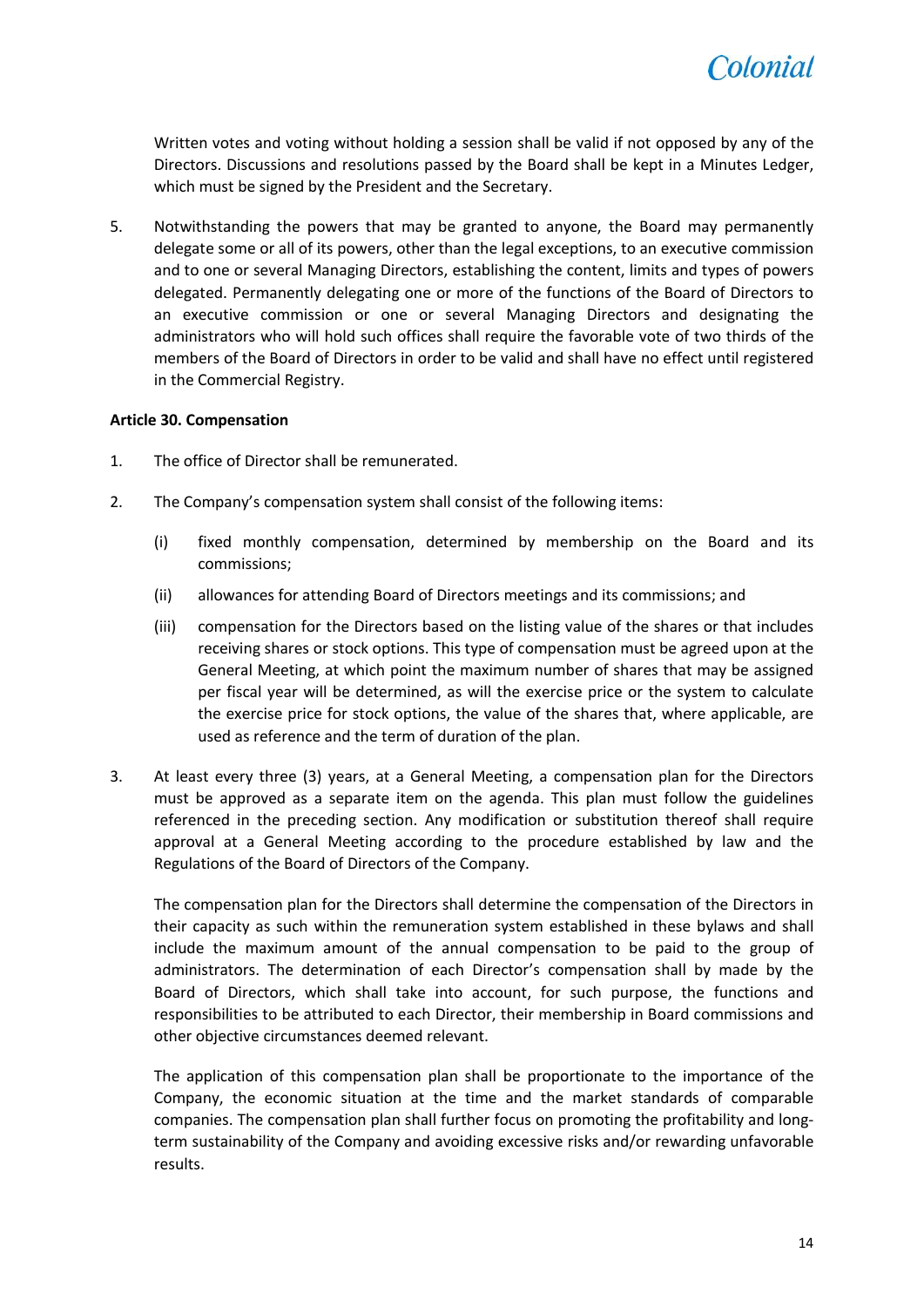

4. Compensating the Directors for performing executive functions shall conform to the compensation plan for the Directors and must necessarily take into account the amount of the fixed annual compensation and its variation over the period of the plan, the various parameters for setting the variable components as well as the main terms and conditions of their contracts, specifically including their duration, compensation for early discontinuation or termination of their contract in addition to exclusiveness, post-contractual non-compete and permanence or fidelity agreements.

The Board of Directors shall be responsible for setting the compensation for the Directors for performing executive functions and the terms and conditions of their contracts with the Company in accordance with the compensation plan approved at a General Meeting. The contract shall set out in detail all of the items for which compensation may be obtained for performing executive functions, including, where applicable, possible compensation for early discontinuation of these functions, and the amounts to be paid by the Company as insurance premiums or contributions to savings plans. Directors cannot receive any compensation for performing executive functions in amounts or for items not established in their respective contracts.

5. The Board shall prepare an Annual Report on the compensation of its Directors, which shall include complete, clear and understandable information on the compensation plan of the Directors applicable to that fiscal year. It shall further include a global summary of how the compensation plan was applied in the prior fiscal year and the individual compensation earned for all items by each Director during that year. The report shall be disclosed and submitted for vote, for consultation purposes and as a separate item on the agenda, at the following Annual General Meeting.

#### <span id="page-14-0"></span>**Article 31. Board commissions**

The Board of Directors must form an Auditing and Control Committee and an Appointments and Compensation Commission.

The essential function of the Auditing and Control Committee and the Appointments and Compensation Commission shall be supporting the Board of Directors in its supervision and control commitments with respect to the performance of the Company. Its members shall be appointed by the Board of Directors and they shall answer thereto with respect to the exercise of their functions.

Notwithstanding the foregoing, the Board of Directors may establish specialized commissions within the Board itself, determining their structure, appointing their members and establishing the functions to be carried out by each of them.

#### <span id="page-14-1"></span>**Article 32. Auditing and Control Committee**

The Auditing and Control Committee shall consist of at least three (3) and at most eight (8) nonexecutive Directors appointed by the Board of Directors. The Auditing and Control Committee shall be made up of the number of independent Directors as determined by law and one of them, at least, shall be appointed based on their knowledge and experience in matters of accounting, auditing or both.

Overall, the members of the Auditing and Control Committee shall have the relevant technical knowledge in relation to the Company's business sector.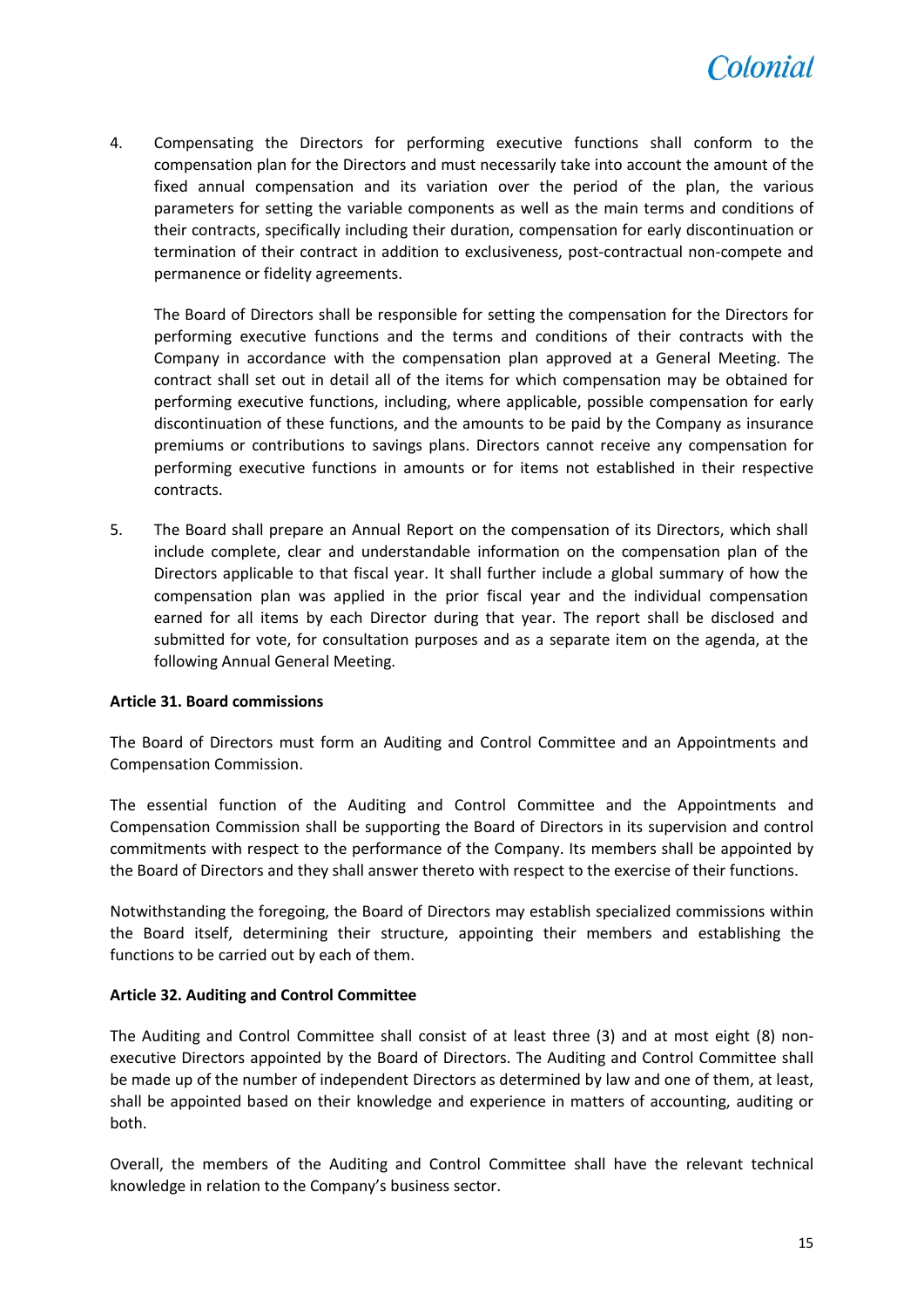

The Auditing and Control Committee shall appoint a President from among its own members, which in any case must be an independent Director. The President of the Auditing and Control Committee must be replaced every four (4) years but may be reelected one (1) year after leaving office.

The Committee shall also appoint a Secretary from among its members or it may appoint the Secretary of the Board to act as such. In the absence of a Committee Secretary, the functions of this office shall be executed by the Secretary of the Board or, where applicable, by its Assistant Secretary. The Committee may at any time appoint an Assistant Secretary who must be independent.

In any case, the Committee may rely on the technical assistance of the Secretary of the Board, or of its Assistant Secretary, at its meetings, upon request by the President of the Committee.

The members of the Committee shall leave office when they are no longer Directors or when so agreed upon by the Board of Directors.

Notwithstanding any other functions the Auditing and Control Committee may be attributed by law, the bylaws or, in accordance therewith, by the Regulations of the Board of Directors, it shall at least have the following functions:

- 1. Report to the General Meeting on the matters arising in relation to such matters as are within the jurisdiction of the Committee and, specifically, the result of the audit, explaining how it has contributed to the integrity of the financial information and the function that the Committee has performed in such process.
- 2. Supervise the effectiveness of the internal controls of the Company, the internal auditing and the risk management systems, and discuss with the accounts auditor any significant weaknesses in the internal control system detected over the course of the audit, all without interfering with its independence. To this end, and where applicable, the Auditing and Control Committee may present recommendations or proposals to the Board of Directors as well as the time frame to apply them.
- 3. Supervise the process of preparing and presenting the required financial information and present recommendations or proposals to the Board of Directors directed at protecting its integrity.
- 4. Present to the Board of Directors the proposals for the selection, appointment, reelection and replacement of the accounts auditors, assume responsibility for the selection process, pursuant to current regulations, and the contracting conditions and regularly gather information from it on the auditing plan and its performance, as well as preserve its independence in the performance of its functions.
- 5. Establish contact with the external auditor to receive information on matters concerning their impartiality to be discussed by the Committee or any other matters relating to the account auditing process and, where applicable, the authorization of services other than those that are prohibited pursuant to current regulations, regarding impartiality, and such other communications established in the accounts auditing laws and auditing standards. In any case, the Auditing and Control Committee must receive annually from the external auditors the statement of their impartiality with respect to the Company or directly or indirectly to associated entities, and the detailed and individualized information of the additional services of any sort provided as well as any fees received from these entities by the external auditor or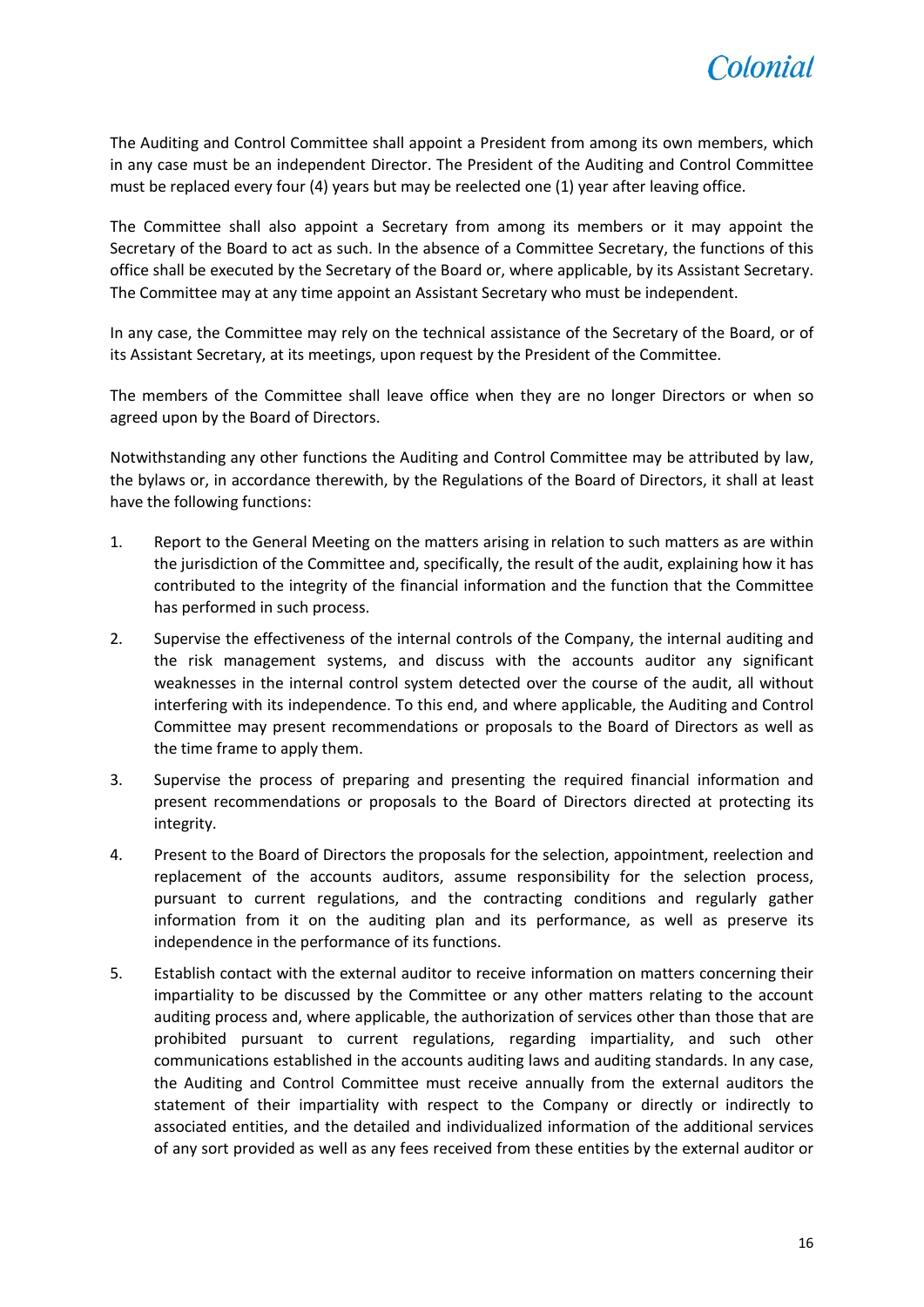by the persons or entities relating thereto, pursuant to the regulations governing accounts auditing.

- 6. Issue annually, prior to the release of the accounts auditing report, a report stating an opinion as to whether the impartiality of the accounts auditors or auditing companies has been compromised. This report must contain a justified valuation of the provision of all of the additional services referenced in the preceding item, considered individually or as a whole, in addition to the legal audit and regarding impartiality or the regulations governing accounts auditing.
- 7. Report to the Board of Directors, in advance, on all matters pursuant to the law, the bylaws and the Board Regulations.
- 8. Prepare an annual report on the activities of the Auditing and Control Committee, which must be included in the management report.
- 9. Propose to the Board of Directors any other matters deemed applicable within its scope of authority.
- 10. Other functions which, where applicable, are attributed thereto by these bylaws or the Regulations of the Board of Directors.

The Auditing and Control Committee shall meet to fulfill its functions whenever requested by at least two (2) of its members or when decided by the President, who is authorized to call meetings. Calls for meetings shall be valid provided they are made by a means through which proof of receipt can be provided.

The Auditing and Control Committee shall be validly incorporated when attended by, in person or by proxy, the majority of its members, and its resolutions shall be adopted by a majority of the members in attendance, either in person or by proxy. Committee members shall refrain from participating in the deliberation and voting on resolutions or decisions in which they or a person associated with them has a direct or indirect conflict of interest. The vote of any Director affected by such a conflict of interest must abstain and his/her presence shall be deducted for the purposes of calculating the necessary majority of votes. Representation must be granted in writing and be specifically granted for each meeting, and solely in favor of another Committee member. In the case of a tie, the President's vote shall break the tie.

The minutes shall be drafted of the Committee meetings and shall be made available to all members of the Board of Directors.

These rules regarding the Auditing and Control Committee shall be drafted in accordance with the Regulations of the Board of Directors and shall, at all times, strive to be impartial.

#### <span id="page-16-0"></span>**Article 33. Appointments and Compensation Commission**

The Appointments and Compensation Commission shall consist of at least three (3) and at most eight (8) Directors, appointed by the Board of Directors, and all of them must be non-executive Directors. The Appointments and Compensation Commission shall consist of the number of independent Directors as established by law.

The Appointments and Compensation Commission shall appoint a President from among its members, who must be an independent Director.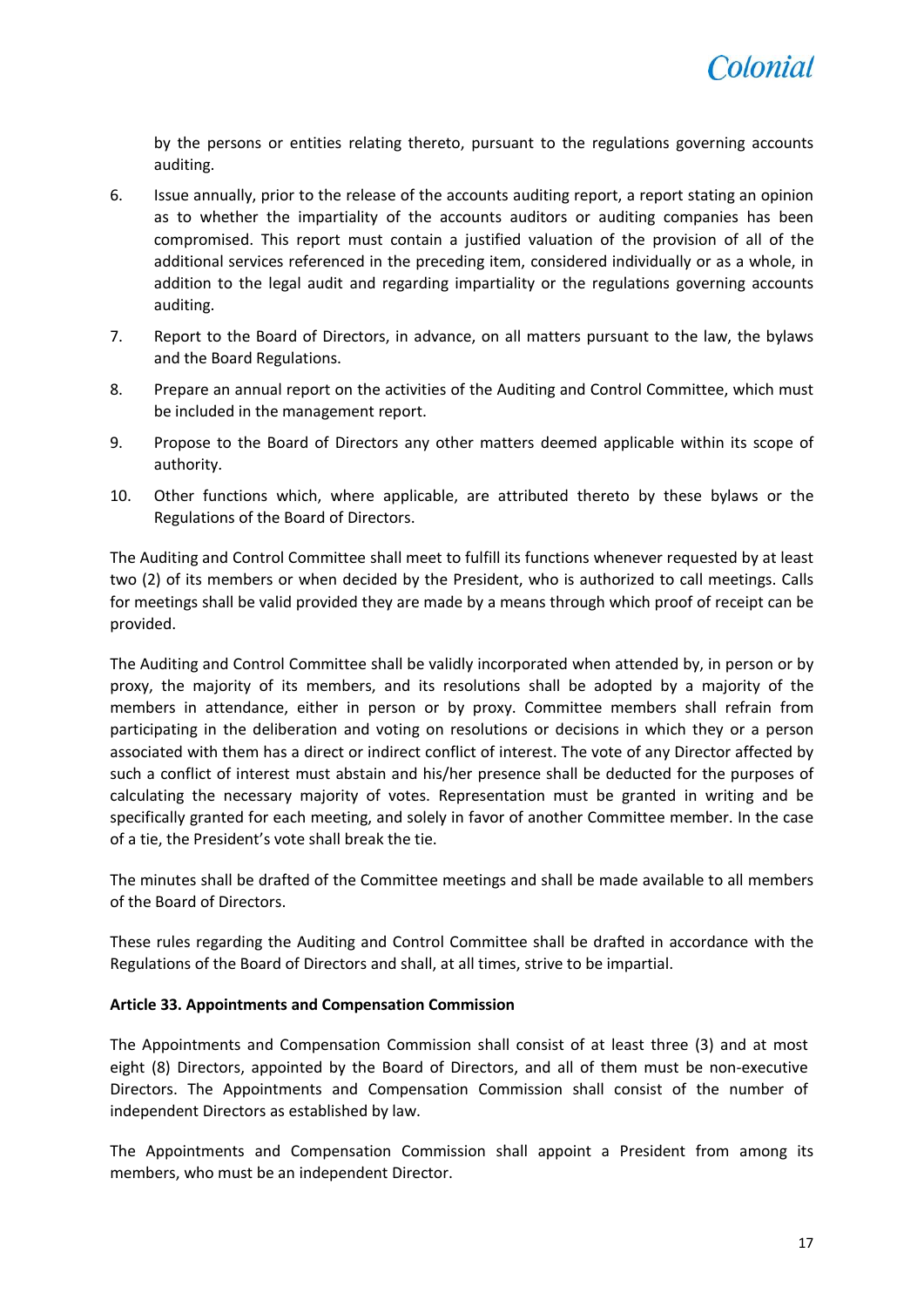

The Commission may also appoint a Secretary from among its members, or designate the Secretary of the Board to act as such. In the absence of the Secretary of the Commission, the functions of this office shall be executed by the Secretary of the Board or, where applicable, its Assistant Secretary. The Commission may in turn designate a Vice President who must also be independent.

The Commission may rely on the technical assistance of the Secretary of the Board, or its Assistant Secretary, at its meetings, when requested by the President of the Commission.

The members of the Commission shall leave their office when they are no longer Directors or when so agreed by the Board of Directors.

Notwithstanding any other functions attributed by law, these bylaws or, in accordance therewith, the Regulations of the Board of Directors, the Appointments and Compensation Commission shall at least have the following functions:

- 1. Evaluate the necessary knowledge and experience on the Board of Directors as a means of defining the functions and abilities required of the candidates to cover a vacancy and assess the time and dedication necessary for them to effectively perform their duty.
- 2. Set as an objective that the least-represented gender on the Board of Directors be actively recruited and prepare instructions on how to achieve this objective.
- 3. Present to the Board of Directors proposals for the appointment of independent Directors either by co-option or to be submitted to decision at a General Meeting, in addition to proposals for the reelection or removal of these Directors at a General Meeting.
- 4. Report the proposals for the appointment of the remaining Directors either by co-option or to be submitted to decision at a General Meeting, in addition to the proposals for their reelection or removal at a General Meeting.
- 5. Report the proposals for the appointment and removal of senior officers and the basic conditions of their contracts.
- 6. Study and plan for the succession of the President of the Board of Directors and of the seniormost executive of the Company and, where applicable, present proposals to the Board of Directors for the succession to take place in an orderly and planned manner.
- 7. Propose to the Board of Directors a compensation plan for the Directors and for the general directors or those performing these senior management functions and are directly dependent on the Board, for the executive commission or for the Managing Director, and the individual compensation and other contractual conditions of the executive Directors who enforce compliance.
- 8. Propose to the Board of Directors any other matters deemed applicable within its scope of authority.
- 9. Other functions which, where applicable, are attributed thereto by these bylaws or the Regulations of the Board of Directors.

The Appointments and Compensation Commission shall meet to fulfill its functions whenever requested by at least two (2) of its members or when decided by the President, who is authorized to call meetings. Calls for meetings shall be valid provided they are made by a means through which proof of receipt can be provided.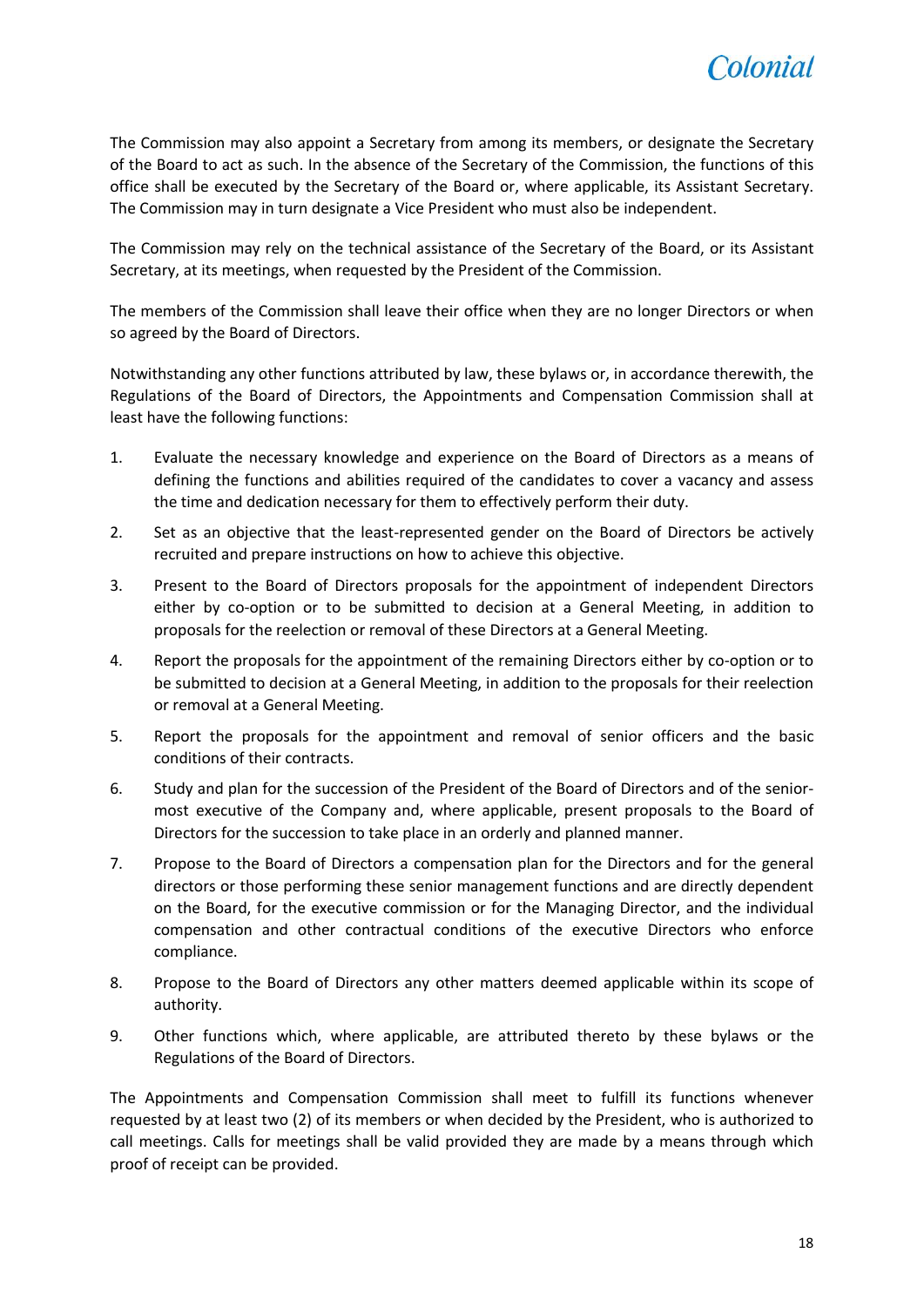

The Appointments and Compensation Commission shall be validly incorporated when attended by, in person or by proxy, the majority of its members, and its resolutions shall be adopted by a majority of the members in attendance, either in person or by proxy. Committee members shall refrain from participating in the deliberation and voting on resolutions or decisions in which they or a person associated with them has a direct or indirect conflict of interest. The vote of any Director affected by such a conflict of interest must abstain and his/her presence shall be deducted for the purposes of calculating the necessary majority of votes. Representation must be granted in writing and be specifically granted for each meeting, and solely in favor of another Committee member. In the case of a tie, the President's vote shall break the tie.

The minutes shall be drafted of the Commission meetings and shall be made available to all members of the Board of Directors.

These rules regarding the Appointments and Compensation Commission shall be drafted in accordance with the Regulations of the Board of Directors and shall, at all times, strive to be impartial.

#### **TITLE IV. FISCAL YEAR AND FINANCIAL STATEMENTS**

#### <span id="page-18-1"></span><span id="page-18-0"></span>**Article 34. Fiscal year**

The fiscal year shall begin on January first and end on December thirty-first of each year.

#### <span id="page-18-2"></span>**Article 35. Financial statements**

The Company must keep, pursuant to the Commercial Code, orderly account records that are appropriate to the Company's business activity of its company and which allow the chronological tracking of its operations, as well as the preparation of inventories and balance sheets. The accounting ledgers must be legalized by the Commercial Registry that has jurisdiction over the Company's registered office.

The administrators shall be required to prepare, within three (3) months of the end of the fiscal year, the financial statements, a management report and a proposal for the application of the results.

The financial statements shall include a balance sheet, a profit and loss statement, a statement of net equity, a cash flow statement and the auditor's report. These documents must be drafted in a clear manner and reflect the true picture of the Company's equity, financial position and the results, as established by law and the Commercial Code, and must be signed by all of the administrators.

#### <span id="page-18-3"></span>**Article 36. Deposit of financial statements**

Within a month after the approval of the financial statements and the management report, the administrators of the Company shall present both documents, together with a timely certification which demonstrates the resolutions by the Board approving such statements, duly signed, and of the application of the results, to be deposited with the Commercial Registry in accordance with the law.

#### <span id="page-18-4"></span>**Article 37. Reserves. Payment of dividends**

At the General Meeting and from the profit obtained each year, and when compliance with the legal reserve has been met as well as all other legally established provisions, the amounts deemed